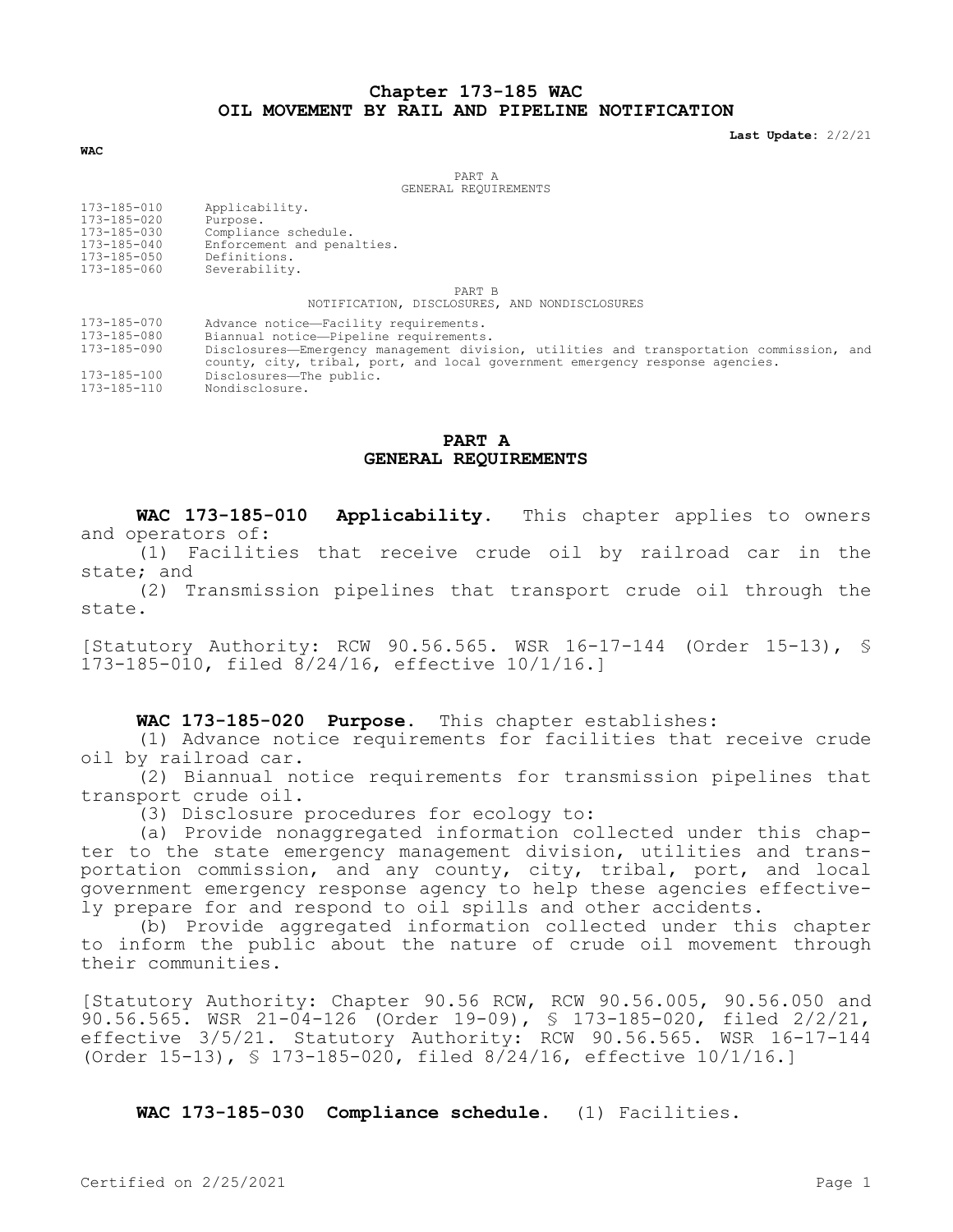(a) Owners and operators of facilities in operation at the time this chapter is adopted must meet the advance notice requirements in WAC 173-185-070 on the effective date of this chapter.

(b) Owners and operators of new facilities must meet the advance notice requirements in WAC 173-185-070 immediately upon beginning operations in the state.

(2) Transmission pipelines.

(a) Owners and operators of transmission pipelines in operation at the time this chapter is adopted must meet the biannual notice requirements in WAC 173-185-080 on the effective date of this chapter.

(b) Owners and operators of new transmission pipelines must meet the biannual notice requirements in WAC 173-185-080 immediately upon beginning operations in the state.

[Statutory Authority: Chapter 90.56 RCW, RCW 90.56.005, 90.56.050 and 90.56.565. WSR  $21-\overline{04}-126$  (Order 19-09), § 173-185-030, filed  $2/2/21$ , effective 3/5/21. Statutory Authority: RCW 90.56.565. WSR 16-17-144 (Order 15-13), § 173-185-030, filed 8/24/16, effective 10/1/16.]

**WAC 173-185-040 Enforcement and penalties.** Any violation of this chapter may be subject to enforcement and penalties under RCW 90.48.120, 90.48.140, and 90.48.144.

[Statutory Authority: RCW 90.56.565. WSR 16-17-144 (Order 15-13), § 173-185-040, filed 8/24/16, effective 10/1/16.]

**WAC 173-185-050 Definitions.** (1) **"American Petroleum Institute (API) gravity"** is a measure of how heavy or light a petroleum liquid is compared to water.

(2) **"Bulk"** means material that is stored or transported in a loose, unpackaged liquid, powder, or granular form capable of being conveyed by a pipe, bucket, chute, or belt system.

(3) **"Crude oil"** means any naturally occurring hydrocarbons coming from the earth that are liquid at twenty-five degrees Celsius and one atmosphere of pressure including, but not limited to, crude oil, bitumen and diluted bitumen, synthetic crude oil, and natural gas well condensate.

(4) **"Ecology"** means the state of Washington department of ecology.

(5)(a) **"Facility"** means any structure, group of structures, equipment, pipeline, or device, other than a vessel, located on or near the navigable waters of the state that transfers oil in bulk to or from a tank vessel or pipeline, that is used for producing, storing, handling, transferring, processing, or transporting oil in bulk.

(b) For the purposes of oil spill contingency planning in RCW 90.56.210, facility also means a railroad that is not owned by the state that transports oil as bulk cargo.

(c) Except as provided in (b) of this subsection, a facility does not include any:

(i) Railroad car, motor vehicle, or other rolling stock while transporting oil over the highways or rail lines of this state;

(ii) Underground storage tank regulated by ecology or a local government under chapter 70A.355 RCW;

(iii) Motor vehicle motor fuel outlet;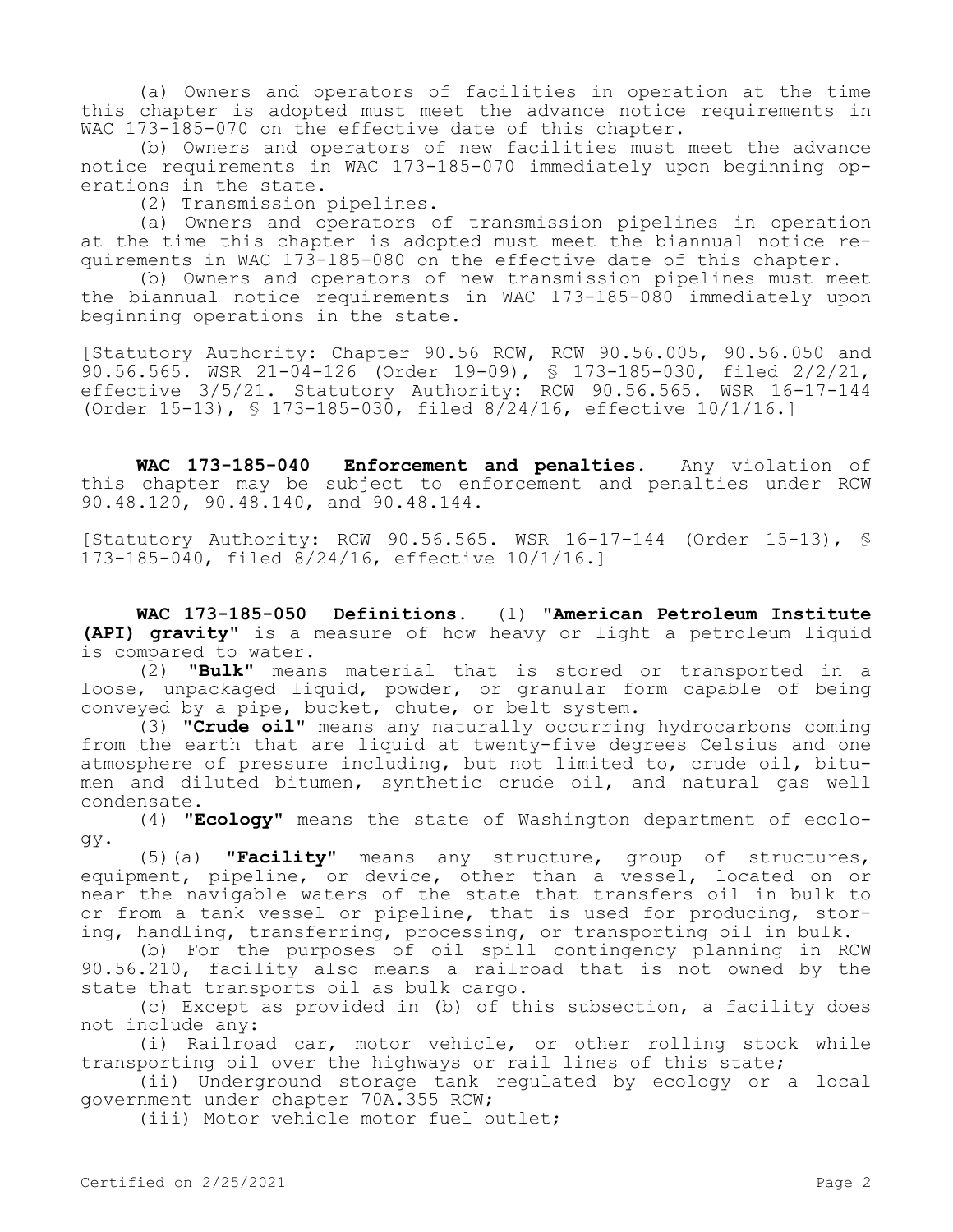(iv) Facility that is operated as part of an exempt agricultural activity as provided in RCW 82.04.330; or

(v) Marine fuel outlet that does not dispense more than three thousand gallons of fuel to a ship that is not a covered vessel, in a single transaction.

(6) **"Oil"** or **"oils"** means oil of any kind that is liquid at twenty-five degrees Celsius and one atmosphere of pressure and any fractionation thereof including, but not limited to, crude oil, bitumen, synthetic crude oil, natural gas well condensate, petroleum, gasoline, fuel oil, diesel oil, biological oils and blends, oil sludge, oil refuse, and oil mixed with wastes other than dredged spoil. Oil does not include any substance listed in Table 302.4 of 40 C.F.R. Part 302, adopted August 14, 1989, under Section 102(a) of the federal Comprehensive Environmental Response, Compensation, and Liability Act of 1980, as amended by P.L. 99-499.

(7)(a) **"Owner"** or **"operator"** means (i) in the case of a vessel, any person owning, operating, or chartering by demise, the vessel; (ii) in the case of an onshore or offshore facility, any person owning or operating the facility; and (iii) in the case of an abandoned vessel or onshore or offshore facility, the person who owned or operated the vessel or facility immediately before its abandonment.

(b) **"Operator"** does not include any person who owns the land underlying a facility if the person is not involved in the operations of the facility.

(8) **"Person"** means any political subdivision, government agency, municipality, industry, public or private corporation, copartnership, association, firm, individual, or any other entity whatsoever.

(9) **"Ship"** means any boat, ship, vessel, barge, or other floating craft of any kind.

(10) **"Sour crude oil"** means crude oil that has a sulfur content greater than 0.5 percent by weight.

(11) **"Spill"** means an unauthorized discharge of oil which enters waters of the state.

(12) **"State"** means the state of Washington.

(13) **"Sweet crude oil"** means crude oil that has a sulfur content that does not exceed 0.5 percent by weight.

(14) **"Transmission pipeline"** means all parts of a pipeline whether interstate or intrastate, through which oil moves in transportation, including line pipes, valves, and other appurtenances connected to line pipe, pumping units, and fabricated assemblies associated with pumping units, metering and delivery stations and fabricated assemblies therein, and breakout tanks.

(15) **"Vapor-liquid ratio"** means the ratio of the vapor volume to the liquid volume of the sample, in equilibrium, under specified conditions.

(16) **"Vapor pressure"** means the pressure exerted by the vapor of a liquid when in equilibrium with the liquid. Vapor pressure varies based on specified temperature and vapor-liquid ratio.

[Statutory Authority: Chapter 90.56 RCW, RCW 90.56.005, 90.56.050 and 90.56.565. WSR 21-04-126 (Order 19-09), § 173-185-050, filed 2/2/21, effective 3/5/21. Statutory Authority: RCW 90.56.565. WSR 16-17-144 (Order 15-13), § 173-185-050, filed 8/24/16, effective 10/1/16.]

**WAC 173-185-060 Severability.** If any provision of this chapter is held invalid, the remainder of the chapter is not affected.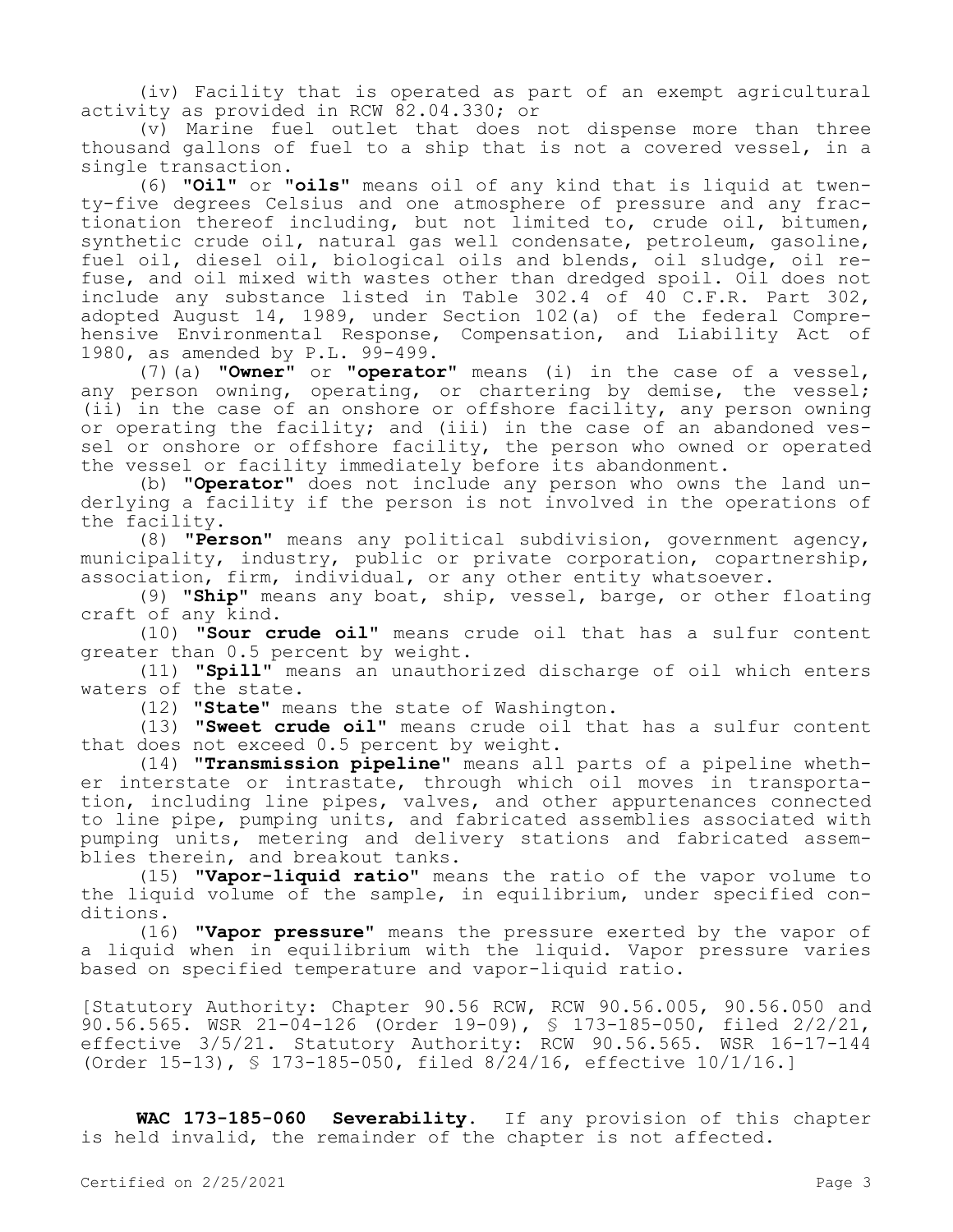[Statutory Authority: RCW 90.56.565. WSR 16-17-144 (Order 15-13), § 173-185-060, filed 8/24/16, effective 10/1/16.]

### **PART B**

## **NOTIFICATION, DISCLOSURES, AND NONDISCLOSURES**

**WAC 173-185-070 Advance notice—Facility requirements.** (1) Owners and operators of a facility that will receive crude oil from a railroad car must provide ecology with advance notice of all scheduled crude oil deliveries to be received by the facility as provided in this section. Notification may be made by the facility owner or operator's designee.

(2) The advance notice must contain the following information:

(a) Name, address, contact person, and telephone number of the facility;

(b) Region of origin of crude oil as stated, or as expected to be stated, on the bill of lading;

(c) Railroad route taken to the facility within the state, if known;

(d) Scheduled time, which means date, and volume of the scheduled delivery;

(e) Gravity, as measured by standards developed by the American Petroleum Institute or, if unavailable at the time of reporting, expected gravity of crude oil scheduled to be delivered;

(f) Type of crude oil scheduled to be delivered based on: (i) Gravity as reported under (e) of this subsection; and (ii) designation of the crude oil as sweet or sour;

(g) Vapor pressure or, if unavailable at the time of reporting, expected vapor pressure of crude oil scheduled to be delivered. Vapor pressure reported under this subsection must be the vapor pressure or expected vapor pressure of the crude oil as measured by American Society for Testing and Materials, or ASTM, Standard D6377-20 or another method approved by ecology, at the expected temperature of the crude oil and with a vapor-liquid ratio between 1.5:1 and 4:1.

A copy of ASTM Standard D6377-20 is available for inspection at 300 Desmond Drive S.E., Lacey, Washington 98503.

(3)(a) Advance notice must be provided to ecology each week for all arrivals of railroad cars carrying crude oil scheduled for the succeeding seven-day period.

(b) All newly scheduled arrivals of railroad cars carrying crude oil after the advance notice time frame under (a) of this subsection must be reported to ecology as soon as possible and before the shipment enters the state. If the shipment is already in the state, the scheduled arrival must be reported when the information is known to the facility.

(c) Advance notice information reported for scheduled crude oil deliveries may be updated after receipt of a scheduled crude oil delivery. If a facility chooses to update information, the information must be updated within fifteen days after the end of the quarter containing the scheduled crude oil delivery date.

(4) Notification must be submitted via website established by ecology.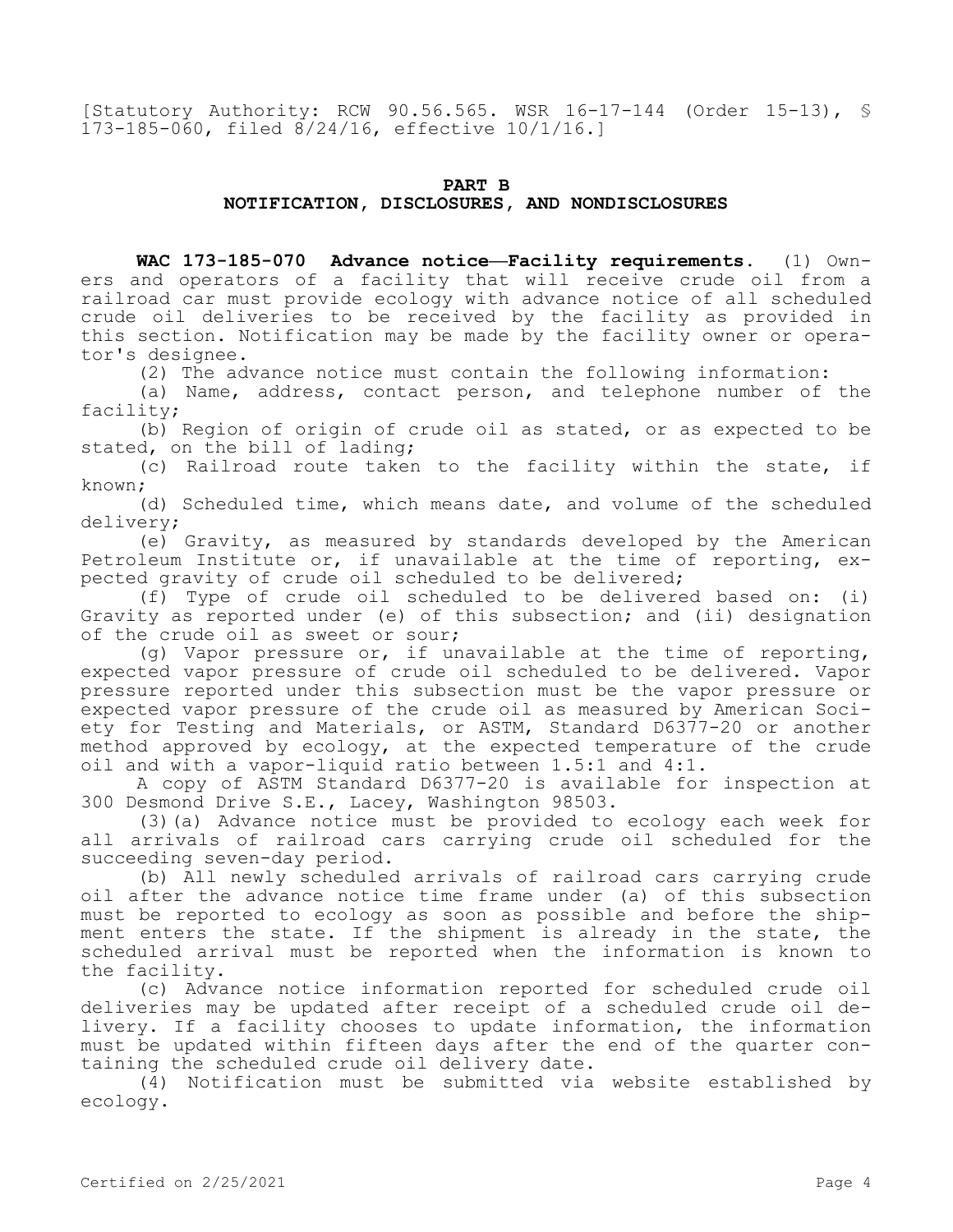[Statutory Authority: Chapter 90.56 RC, RCW 90.56.005, 90.56.050 and 90.56.565. WSR 21-04-126 (Order 19-09), § 173-185-070, filed 2/2/21, effective 3/5/21. Statutory Authority: RCW 90.56.565. WSR 16-17-144 (Order 15-13), § 173-185-070, filed 8/24/16, effective 10/1/16.]

**WAC 173-185-080 Biannual notice—Pipeline requirements.** (1) Owners and operators of a transmission pipeline that transports crude oil in or through the state must provide ecology biannual notice of all crude oil transported by the transmission pipeline in or through the state. Notification may be made by the transmission pipeline owner or operator's designee.

(2) The notice must contain the following information:

(a) Company name, address, contact person, and telephone number of the pipeline;

(b) Volume of crude oil by:

(i) Each listed state or province of origin of the crude oil;

(ii) Gravity, as measured by standards developed by the American Petroleum Institute, by weighted average;

(iii) Type of crude oil transported based on gravity as reported under (b)(ii) of this subsection, and designation of the crude oil as sweet or sour.

(3)(a) Notification must be submitted to ecology each year by July 31st for the period January 1st through June 30th and by January 31st for the period July 1st through December 31st.

(b) Notification may be submitted by email to ecology or via website established by ecology. Form number ECY 070-562 must be used.

[Statutory Authority: Chapter 90.56 RCW, RCW 90.56.005, 90.56.050 and 90.56.565. WSR 21-04-126 (Order 19-09), § 173-185-080, filed 2/2/21, effective 3/5/21. Statutory Authority: RCW 90.56.565. WSR 16-17-144 (Order 15-13), § 173-185-080, filed 8/24/16, effective 10/1/16.]

**WAC 173-185-090 Disclosures—Emergency management division, utilities and transportation commission, and county, city, tribal, port, and local government emergency response agencies.** (1) Ecology will share the advance notice information collected from facilities under WAC 173-185-070 with the state emergency management division and any county, city, tribal, port, or local government emergency response agency upon request. Requests to access this information must be submitted to ecology by email.

(2) Ecology will share the advance notice information collected from facilities under WAC 173-185-070 with the utilities and transportation commission.

[Statutory Authority: Chapter 90.56 RCW, RCW 90.56.005, 90.56.050 and 90.56.565. WSR 21-04-126 (Order 19-09), § 173-185-090, filed 2/2/21, effective 3/5/21. Statutory Authority: RCW 90.56.565. WSR 16-17-144 (Order 15-13), § 173-185-090, filed 8/24/16, effective 10/1/16.]

**WAC 173-185-100 Disclosures—The public.** Ecology will disclose information collected under this chapter by publishing it on a quarterly basis on ecology's website.